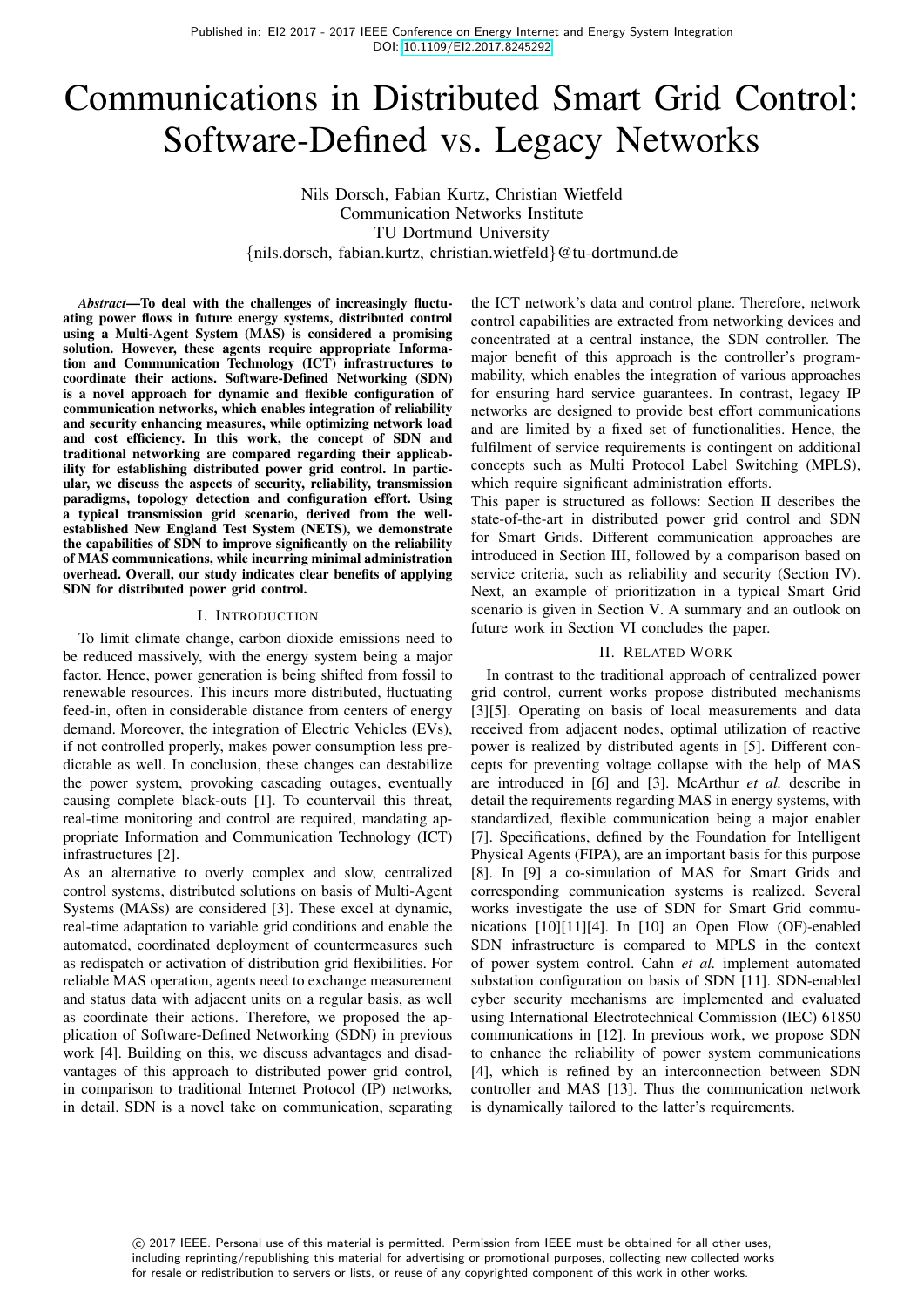

Figure 1: Comparison of legacy and SDN architectures for MAS communications

## III. CONCEPTS FOR POWER GRID CONTROL AND **COMMUNICATIONS**

This section introduces the principles of distributed, MASbased power grid control and provides an overview of the different communication solutions for this purpose.

# *A. Multi Agent System-based Power System Control*

The MAS consists of multiple agents, located at substations of the power grid. To devise control actions, agents rely on local measurements as well as information from other substations. It is sufficient for an agent to interact with other agents in adjacent substations within a defined observability area, as a complete system view is not required. Interaction comprises exchanging data using so-called *StateInformMessages* and coordinating control actions between agents. Local measurements are combined with data gained from *StateInformMessages* to perform distributed topology analyses. Based on the results, each agent derives a model of the surrounding system and its current state. To keep this model up-to-date, new state information needs to be incorporated and evaluated regularly. Subsequently, control actions are deduced and implemented with the help of connected assets at the respective substation. Actions involve for example changing the set point of High Voltage Direct Current (HVDC) converters and power flow controllers. Moreover, coordinated redispatch of flexible load and generation can be initiated to relieve overloaded transmission lines. Reactive power is provided by acting on shunt capacitors or flexible distribution systems. If the system is close to voltage collapse, agents may shed loads to maintain system stability. Compared to centralized grid control, major benefits of this distributed approach are quick adaption to unforeseen grid conditions such as (N-k)-cases and improved real-time capability. Low-latency communication networks are essential in enabling these functionalities.

## *B. Communication Approaches*

Regarding agent communication, we compare applying traditional IP and SDN-based infrastructures, as shown in Fig. 1. Legacy: The *legacy* approach uses traditional IP networks, involving best effort transmission of packets and decentralized routing. Therefore, each agent needs to identify its relevant neighbors, respectively its observability area independently, both on power system and ICT infrastructure level. With regard to the communication network this includes for instance

*SU CESS C* the decentralized paradigm, routers perform network topology determining the IP addresses of adjacent agents. To establish interaction, each agent is required to explicitly contact its communication partners using their IP addresses. Every substation infrastructure needs to encompass a router to direct packets towards other substations on the wide-area network. Due to detection and packet forwarding case by case according to their routing tables. As traditional IP networks do not inherently provide hard service guarantees, further protocols and applications need to be added for stable power grid operation. SDN: As a consequence of splitting the communication network's data and control plane, topology detection and routing are handled centrally by the SDN controller. To fully exploit the benefits of SDN, the MAS is coupled with the SDN controller via its Northbound Interface (NBI). Hence, agents are able to notify the SDN controller of their communication requirements, both for initial configuration and dynamic adaptation. Moreover, agents no longer require information on the ICT infrastructure, such as IP addresses of destinations. Instead of addressing specific neighbors directly, connectivity to neighboring agents is provided transparently. As the SDN controller receives information on the power grid topology, it establishes forwarding rules at the network elements, considering the individual observability area of each agent. Hence, agents simply need to send out their messages, which are then delivered to their destinations automatically. At the same time, the SDN controller monitors and ensures the fulfillment of service guarantees.

> IV. COMMUNICATION ASPECTS OF DISTRIBUTED POWER GRID CONTROL

In this section, relevant criteria for communications of distributed power grid control systems are discussed in detail.

## *A. Topology Detection*

Both power system and communication network require topology detection mechanisms. On the power system level, this involves determining each agent's observability area, i.e. adjacent agents to interact with. In the ICT infrastructure, routes for exchanging messages between agents need to be identified. This is particularly relevant in case of topology changes such as the addition or failure of agents, switches and communication links.

Legacy: In case of legacy communication networks, each agent must determine both topologies and create its own local view of the system. Therefore, it broadcasts discovery messages, including information about the respective agent, its IP address and control capabilities, to detect adjacent substations. Reaching the other agents presupposes the substation router to discover the network topology beforehand, using common routing protocols such as Routing Information Protocol (RIP) or Open Shortest Path First (OSPF).

SDN: In contrast, with SDN, detection of the communication network topology is handled by the controller. Moreover, it receives identity information from each agent. Thus the controller is capable of grouping agents by their position and capabilities within the grid. Hence it provides connectivity exploiting its holistic view of both communication and power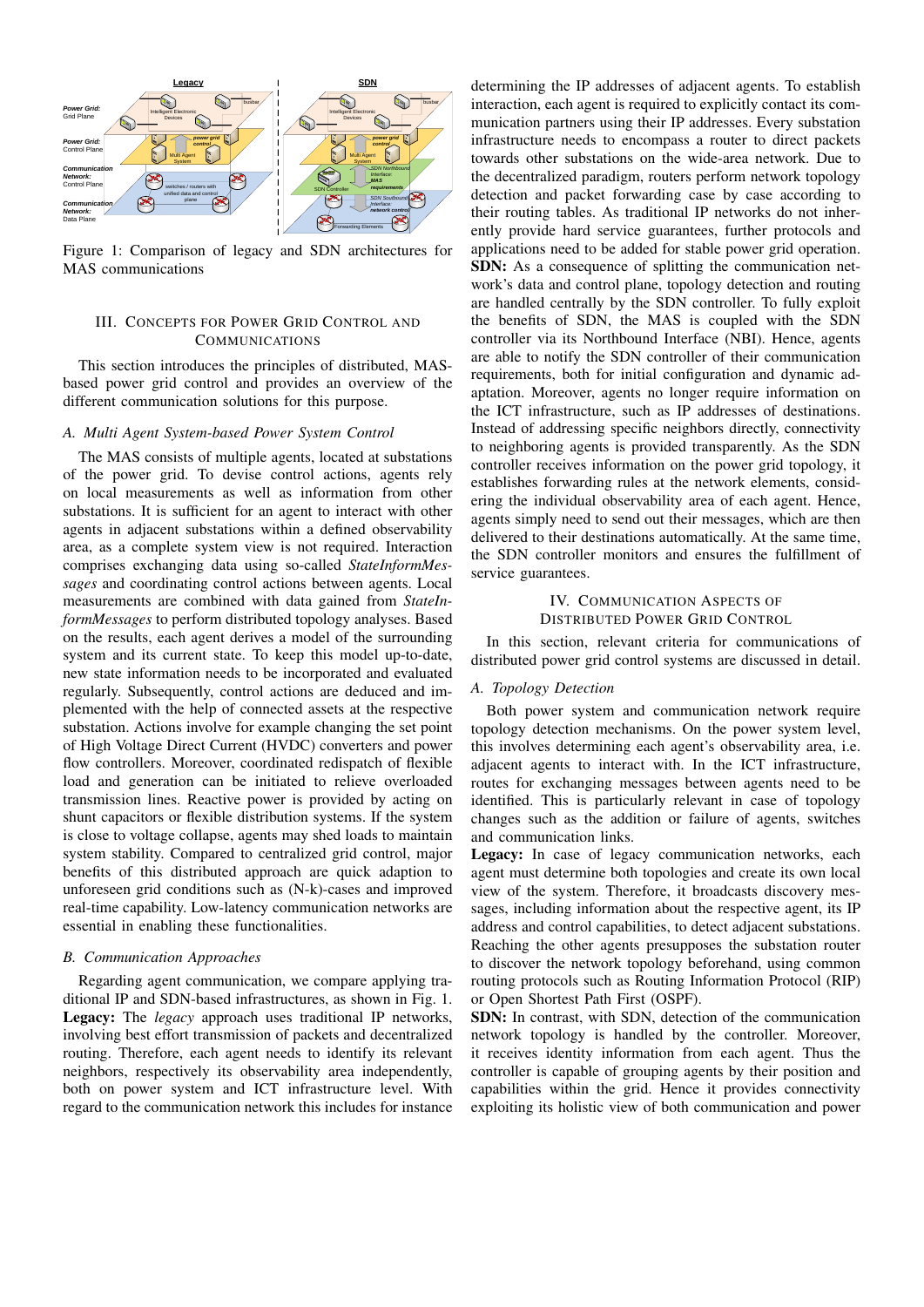

Figure 2: Comparison of SDN-based Failover Approaches

system. As a result, agents can interact without further knowledge of the underlying communication infrastructure.

## *B. Reliability*

The reliability of a communication network involves fault tolerance as well as ensuring service guarantees.

*1) Fault Tolerance:* In communication infrastructures fault tolerance refers to the ability of maintaining operation in the presence of failed network elements such as switches and links. In case of SDN this also involves errors of the SDN controller. Fast recovery from failures in the communication network of power systems is particularly important as delayed or missing data may obstruct timely resolution of power imbalances, causing cascading outages.

Legacy: Standard IP networks do not possess any mechanisms for fast failover. To achieve sufficiently fast recovery, additional protocols such as MPLS and Resource Reservation Protocol (RSVP) Traffic Engineering (TE) need to be introduced. MPLS uses labels to direct traffic to specific paths, establishing end-to-end connections over packet-switched networks. In combination with RSVP TE this enables pre-configuration of backup paths, to which the traffic is switched in case of failures [14]. Such backup paths originate at points of local repair, where they separate from the main path, and rejoin downstream at merging points. By minimizing deviations between main and backup path, additional configuration overhead is to be reduced. Joint deployment with Bidirectional Forwarding Detection (BFD) [15] for fast local failure detection, allows for recovery within a few milliseconds [15][16]. However, despite attempts to reduce overhead, MPLS-based local protection incurs significant configuration and administration efforts [10]. SDN: In SDN-enabled infrastructures, fast recovery approaches can be implemented at the SDN controller directly. As soon as it is notified of a failure, the controller computes and conveys alternatives paths to the switches, shown in Fig. 2 (left side). By introducing a controller-based heartbeat mechanism for fast failure detection, recovery times of about 30 ms can be achieved [17]. Such delays are sufficient for distributed power grid control, whereas other energy system functions have even stricter time requirements. IEC 61850, which is a common standard for the communication in power grids, defines maximum delays below 10 ms for time-critical protection functions [18]. For this purpose, local failure detection and recovery mechanisms can be configured using the SDN controller. Again, BFD is deployed for identifying failed links. It is combined with OF's Fast Failover Groups (FFGs),

**SUP** by the SDN controller, in case the respective primary output which automatically switch traffic to backup paths, pre-defined port is not available (c.f. Fig. 2 (right side)). In contrast to MPLS-based solutions for legacy networks, this approach facilitates configuration significantly. Details on SDN-enabled fast failover for communication link failures can be found in [17]. In addition, failures of the SDN controller itself need to be considered. Typically, this is regarded as a single point-offailure problem. However, in practical implementations it can be avoided easily by deploying multiple controller instances, which are required for scalability and security reasons as well.

> *2) Service Guarantees:* For the transmission of critical MAS traffic, it is fundamental to guarantee defined service levels. Otherwise, capacities may be insufficient for exchanging measurement values with appropriate resolution or delivering switching commands in time, provoking outages of the power system. Hence, measures for providing hard service guarantees need to be integrated, in particular with regard to throughput (data rate) and latency.

> Legacy: Common IP networks offer best effort transmissions without any service guarantees. To improve upon this situation, several approaches have been proposed, e.g. Differentiated Services (DiffServ), Integrated Services (IntServ) and MPLS. DiffServ enables rough service provisions on basis of traffic classes using the Type of Service field of IP packets. In contrast, IntServ implements fine-grained prioritization of packets on certain connections by reserving resources at routers with the help of RSVP. Yet, this approach requires all relevant network devices to support resource reservation. Also, configuration is quite static and requires significant efforts in comparison to DiffServ [19]. MPLS allows for traffic prioritization on basis of different labels by incorporating RSVPbased resource reservation. Configuration of this combination of protocols involves considerable overhead as well [10].

> SDN: The SDN controller directly controls traffic streams and configures network elements. Thus, fine-grained prioritization is established, selecting appropriate routes and queues. Queues can be set-up at the switches with different priorities, minimum and maximum data rates. Low priority traffic is re-directed dynamically or dropped in case of sudden network overload [4]. Also, applications are enabled to request service guarantees via the SDN controller's NBI [13]. Prioritization can be further advanced by the introduction of network slicing, which provides isolated slices of resources for different applications. One might argue, that SDN increases overall network latencies due to the involvement of the SDN controller. Yet, this delay occurs just initially during the set-up of new flow rules. Typically, in infrastructures such as the power system, established rules are changed only occasionally. Moreover, even the initial delay may be avoided if communication demands are conveyed in advance, so that static rules can be implemented at the switches before the actual transmission starts [13].

#### *C. Security*

Due to the threat posed by cyber attacks, secure transmission of critical data becomes extremely important for power system communications. In both, traditional and SDN-enabled net-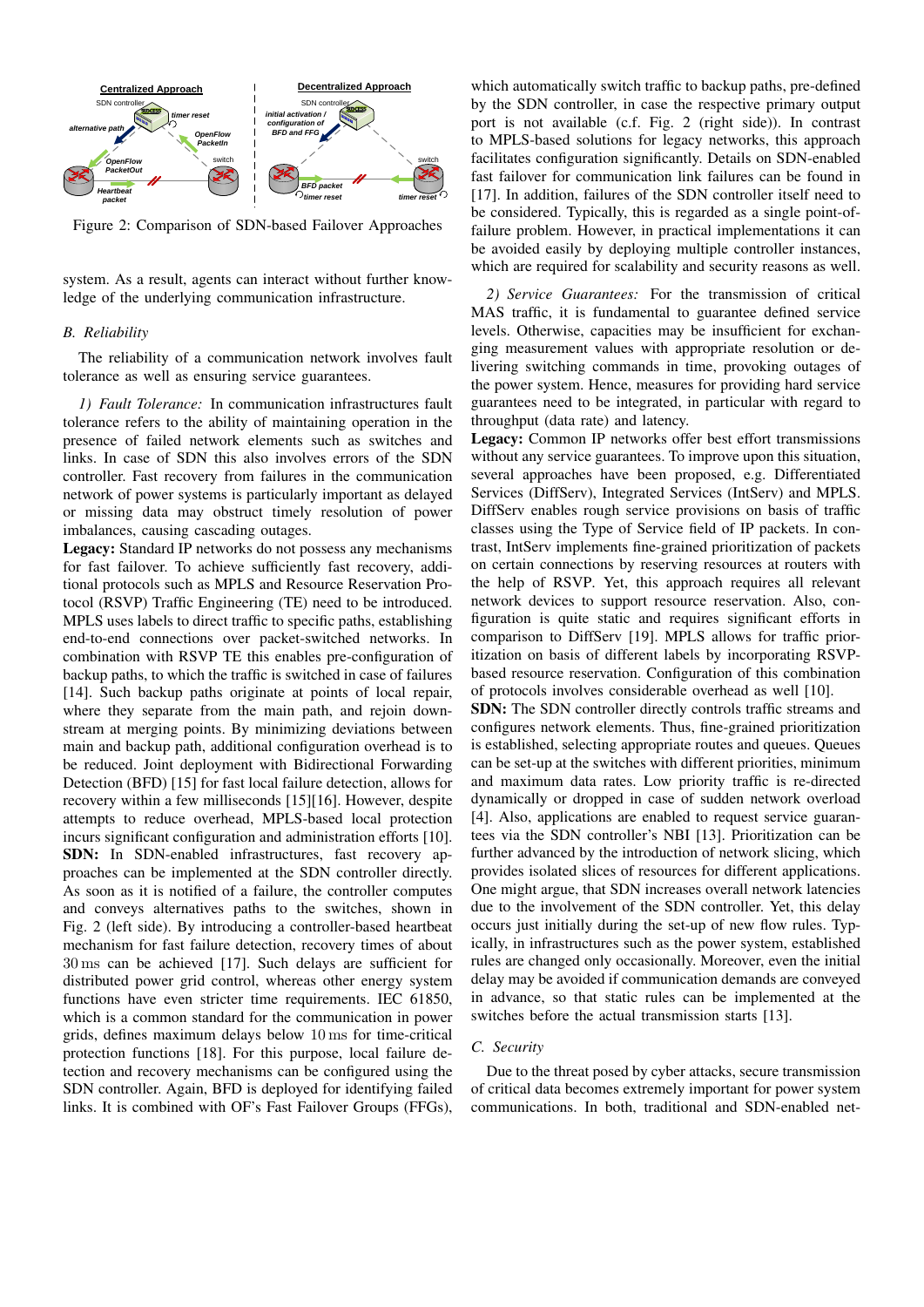

Figure 3: SDN-induced security breaches and measures

works, measures for authentication and encryption have to be taken. IEC 61850 applies the standard IEC 62351 for securing the transmission of critical data in power grids. This involves for example using Transport Layer Security (TLS) procedures and algorithms for the Transport Control Protocol (TCP)/IPbased Manufacturing Message Specification (MMS) service. As MAS communication relies on TCP/IP messaging as well, these security measures may be easily adopted. Hence, in the following, we focus on advantages and threats introduced by the SDN architecture [20][21], visualized in Fig. 3.

SDN-induced security threats: Potential vulnerabilities of the SDN architecture are the controller itself, as well as its connections to network devices and external applications. First of all, an attacker may impersonate the SDN controller, gaining direct access to network resources. Thus, flow rules and resulting network behavior could be modified. To avoid this threat, protocols such as TLS need to be applied, ensuring that only rules from authorized controllers are accepted by switches. The use of TLS is proposed by the OF specification already. However, since it is an optional feature, it has not been widely adopted yet [20]. Second, controllers or switches can be hijacked by attackers, resulting in comparable consequences as above. Multiple controller instances, which should be deployed for high availability regardless, help mitigate this issue. Thus, suspicious behavior of controllers and switches can be detected, decisions may be double-checked and malicious devices excluded from network control. Also, applications such as the MAS may be compromised or malicious ones can be introduced to influence network behavior. To forgo this issue, prior authentication of applications can be demanded. Further, permissions may be limited and applications' activity checked against a log of malicious processes. Using a man-in-themiddle attack, an attacker can intercept the communication between switches, controllers and applications. Again, device authentication is the key to prevent successful attacks. Data leakages may help attackers to determine network behavior and deduce flow rules. According to [20], no effective solutions have been proposed for resolving this issue. Finally, Denial-of-Service (DoS) attacks endanger reliable communication infrastructure operation and hence the power system. If switches or controllers are flooded with requests, they may collapse, rendering parts of the network inoperable. To preclude such situations, the number of requests, sent to the controller, can be limited. The controller may check the

validity of source addresses and install rules to drop packets from invalid sources. Also, virtualized controller instances can be scaled according to network load, potentially minimizing

SDN-induced security advantages: Despite these threats, SDN may improve communication network security. In particular, the SDN controller's global view and its capability to determine network behavior can help identify and mitigate attacks. By integrating existing intrusion detection systems, the SDN controller is enabled to recognize and mitigate malicious patterns. This includes for example machine learning approaches to detect anomalies. Hence, the impact of attacks such as DoS or worm propagation can be diminished by installing drop rules at the network devices. Firewall applications for checking packets can be integrated into the SDN controller, avoiding additional components and middle boxes. By assigning virtual IP addresses dynamically, the controller can protect network devices. Thus, actual addresses are hidden, complicating target identification for the attacker. The SDN controller may also establish fine-grained access control by authenticating switches, hosts and applications. Being based on isolating network resources, SDN-enabled slicing may not only ensure hard service guarantees, but also prevent unauthorized access. Finally, due to its programmability the SDN controller can adapt to new security issues quickly.

#### *D. Multicast*

Multicast deals with the joint transmission of packets to multiple destinations, by using common paths as long as possible. Thus, network load can be reduced massively. This technique is essential for the transfer of measurement, status and command messages in IEC 61850 substation environments. It can be extremely useful for the exchange of information within groups of control agents as well.

Legacy: In traditional IP networks, the most common approach for publishing information to user or device groups is the application of Virtual Local Area Networks (VLANs). Therefore, inefficient broadcast transmission is used within the respective VLAN, which is identified by the VLAN tag in Ethernet packets. However, efforts for the set-up and management of VLAN groups are comparably high.

SDN: Multicast transmission of packets is facilitated significantly by SDN. Applications may use the SDN controller's NBI to define groups of devices for participating in multicast along with patterns for identifying corresponding packets. In contrast to VLAN-based multicast, patterns are arbitrary, i.e. any packet header field may serve for multicast identification. For example typical fields, such as MPLS or VLAN tags, can be used, but also very general patterns like IP source addresses are applicable. Definitions of multicast groups are stored at the controller, which determines optimal routing trees and establishes corresponding rules at the devices within the network. Thus, administration effort is minimized, while group definitions can be adapted flexibly.

## *E. Configuration*

Configuration efforts play a major role in the choice of communication solutions as these affect directly the Operational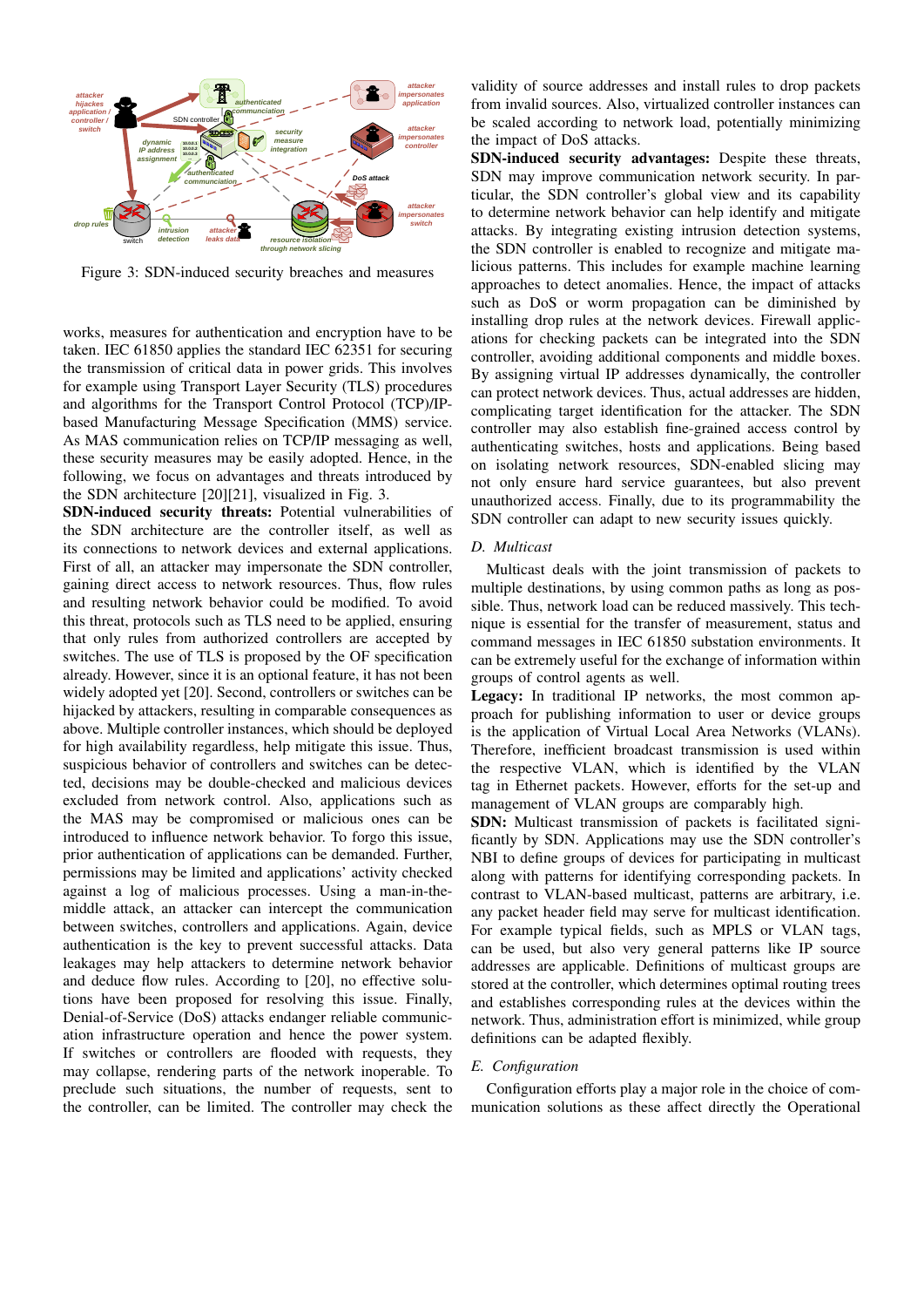

Figure 4: ICT infrastructure mapping of excerpt from NETS

Expenditures (OPEX) of the infrastructure.

Legacy: Overhead for administration and configuration is comparably small in traditional IP networks. Yet, as lined out previously, such infrastructures are designed for best effort transmissions. Hence, neither hard service guarantees nor sufficient fault tolerance can be provided without integrating additional protocols. These measures for prioritization, fast recovery and security, however, demand high efforts for configuration and continuous administration.

SDN: Compared to best effort IP networks, the set-up of the SDN controller requires additional configuration. Nevertheless, these efforts are significantly lower than those of decentralized approaches such as MPLS as all measures are concentrated at the SDN controller. Therefore it is sufficient to implement software modules at the controller, which configure and interact with switches remotely. Also, the NBI enables convenient access for external applications. Hernandez-Valencia *et al.* estimate that SDN in combination with Network Function Virtualization (NFV) allows for reductions of network operation efforts in the range of 14 to  $31\%$  [22].

#### V. CASE STUDY: SMART GRID PRIORITIZATION

This case study serves to support the above-discussed comparison between SDN-based and legacy infrastructures empirically, using the example of prioritizing MAS traffic.

## *A. Application Scenario*

An excerpt from the IEEE 39 bus system / NETS, a wellestablished reference power grid, is used as scenario for the case study, as shown in Fig. 4. We assume a fiber-optic network, matching the power system with communication links being carried along power lines. Agents, situated at substations 16, 21, 22, 23, 24 collaborate to control the corresponding part of the grid. Hence, measurement and status data is exchanged between these agents. Due to an outage of the power line between substations 16 and 24, the agents need to coordinate counter measures, increasing communication demands significantly. Yet, simultaneous to the power line failure, the associated communication link is disrupted as well. Subsequently, all traffic is shifted to the remaining

network links, causing network overload on the consecutive links between substations 21,22 and 23.

## *B. Testing Environment*

The testing environment, used for experimental validation of our algorithms, consists of three separate networks. The data network is deployed for actual data transmissions between distributed agents. It consists of five 48 port Pica 3297 baremetal switches (bSwitches), running PicOS 2.6.32. In the SDN case Open vSwitch (OVS) v2.3.0 is used as OFenabled switch on top, whereas in the legacy scenario the switches are operated in layer 2/3 mode. The switches connect five Intel Celeron J1900, equipped with a two port I210-LM NIC each, which host the agents of the MAS. The MAS is created on basis of the Java Agent DEvelopment (JADE) framework [23], which conforms to FIPA [8] specifications and includes libraries to facilitate the implementation and deployment of agent systems. For measurement orchestration and configuration the hosts are connected to a separate management network. The third network is applied for the SDN case only, establishing connectivity between the switches and the SDN controller. The latter is realized by our Software-Defined Universal Controller for Communications in Essential Systems (SUCCESS) framework (forked from the Java-based Floodlight controller [24]), which we tailored to the specific requirements of Smart Grid communications [13]. OF v1.3 is used for controller-switch interaction.

#### *C. Evaluation Results*

Fig. 5 compares the performance of legacy and SDNenabled infrastructures, before and after the simultaneous failure of power line and communication link between substations 16 and 24. Under normal network conditions, MAS messages, transmitted between these two substations, experience a mean delay of about  $350 \mu s$ , independent of the applied network technology. After the failure, however, delay increases to more than 10 s in the legacy case as the network is overloaded and no appropriate prioritization mechanisms are available. In contrast, latencies increase only slightly if SDN-based dynamic prioritization and queuing are applied.



Figure 5: Impact of different network conditions on the fulfillment of MAS service requirements in legacy and SDNenabled infrastructures